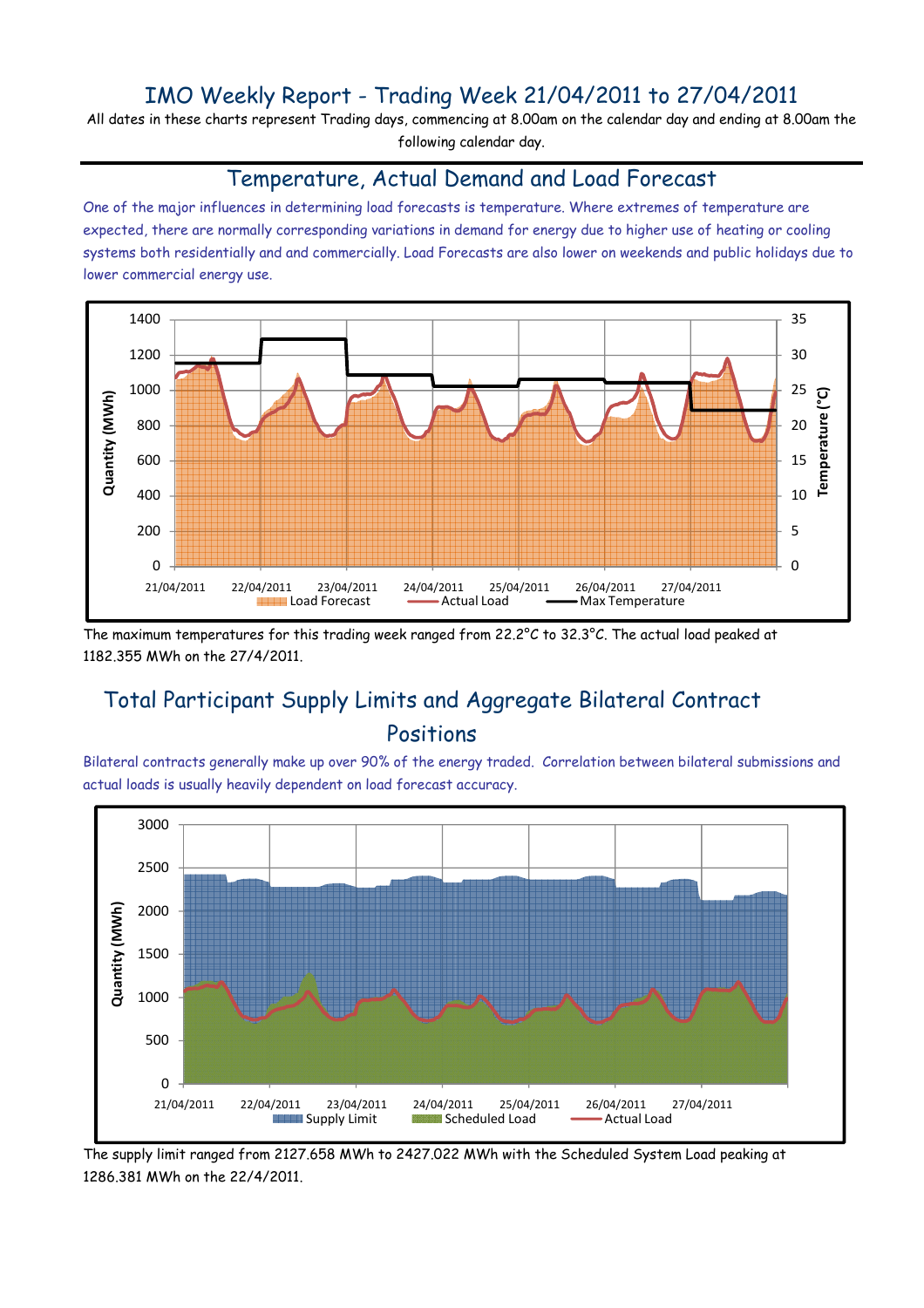### Net Balancing Market Trades

Bilateral contracts and STEM trading are generally based on the forecast energy requirements of Participants. When the forecast requirements are higher or lower than the actual requirements for a day, this Market energy must be bought and sold in the balancing mechanism. This graph shows the estimated net balancing trades.



The majority of the balancing activity this week occurred within Balancing Supply. The maximum balancing demand for the week reached 54.875 MWh on the 23/4/2011. The maximum balancing supply for the week reached -287.477 MWh on the 22/4/2011.

# Total Traded Energy

This chart represents a comparison between the total net energy that is traded in Bilateral Contracts, the STEM and the balancing mechanism. Balancing Supply represents cases in which the total contract position is greater than the demand and customers must supply energy back to balancing. Balancing Demand represents cases in which the total contract position is less than the demand and customers must purchase energy from balancing.



Total balancing supply equalled -15693.35 MWh whereas total balancing demand equalled 1578.65 MWh. The Total STEM Traded quantity was 13249.57 MWh, with the STEM Clearing Quantity ranging between 2 MWh and 144.878 MWh.